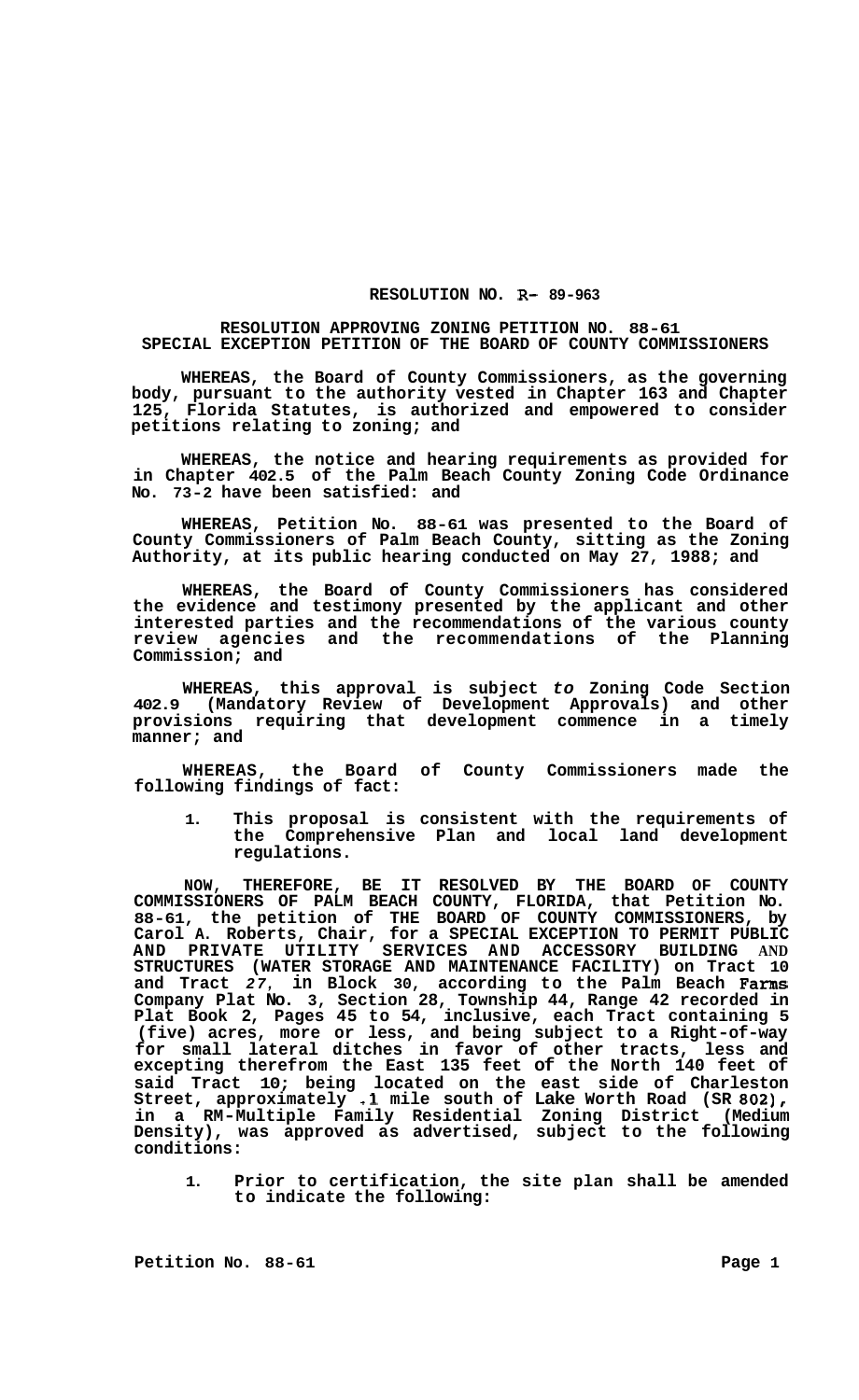- $a)$ One (1) of three (3) alternative perimeter landscape strips adjacent to residential land uses.
- **2. The petitioner shall indicate the proposed method of eradication of prohibited species on site.**
- **3.**  No outdoor storage of materials shall be permitted within 25 feet of any property line.
- **4. The petitioner shall abandon the platted 30 foot right- of-way which bisects the site prior to issuance of a building permit.**
- **5. The outdoor storage of pipes shall not be stacked higher than 4 (four) feet from finished grade of adjacent right-of-way.**
- *6.*  **Use of the site shall be limited to a water storage facility and waster water pumping stations, including accessory maintenance buildings. There shall be no waste water treatment on site.**
- *7.*  **The developer shall provide discharge control and treatment for the stormwater runoff in accordance with all applicable agency requirements in effect at the time of the permit application. However, at a minimum, this development shall retain onsite the stormwater runoff generated by a three (3) year-one (1) hour storm with a total rainfall of 3 inches as required by the Permit Section, Land Development Division. The drainage system shall be maintained in an acceptable condition as approved by the County Engineer. In the event that the drainage system is not adequately maintained as determined by the County Engineer, this matter will be referred to the Code Enforcement Board for enforcement.**
- *8.*  **If required by the County Engineer or the South Florida Water Management District the developer shall design the drainage system such that storm water runoff from the parking areas and paved surfaced area shall be separate from those areas which may contain hazardous or undesirable waste from the proposed site.**
- **9. Failure to comply with the conditions herein may result in the denial or revocation of a building permit; the issuance of a stop work order; the denial of a Certificate of Occupancy on any building or structure; or the denial or revocation of any permit or approval for any developer-owner, commercial-owner, lessee, or user of the subject property. Appeals from such action may be taken to the Palm Beach County Board of Adjustment or as otherwise provided in the Palm Beach County Zoning Code. Violations of the conditions herein shall constitute violations of the Palm Beach County Zoning Code.**